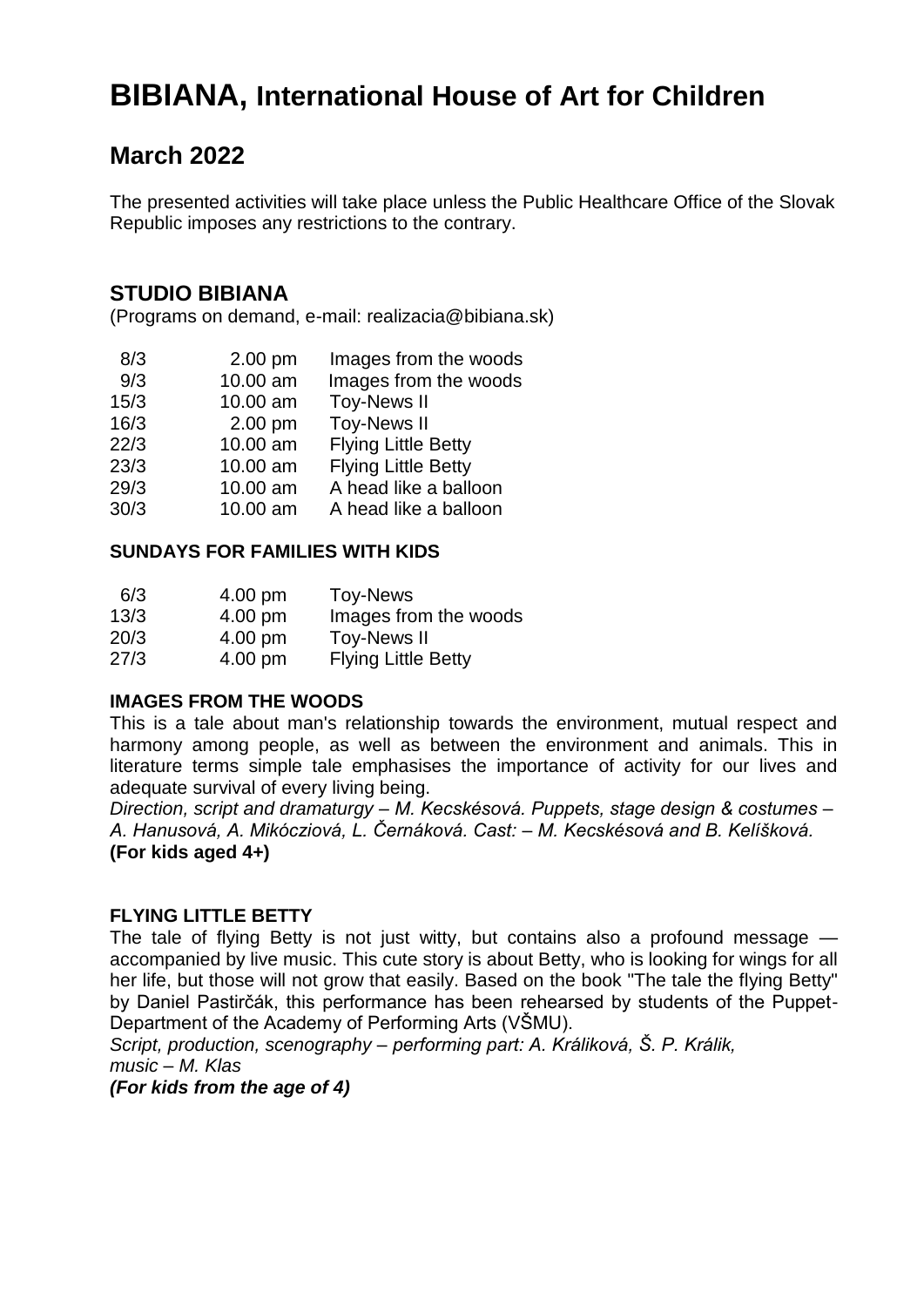#### **TOY- NEWS**

Those are creative workshops to the exhibition "From one toy to another", where the kids (according to the painting "Children's games", by the local painter Pietro Brueghel) will create medieval figures from paper, a horse from wood-sticks, a construction-set from paper, as well as various toys. Each workshop will be different, but definitely always entertaining and interesting.

*Guidance: R. Bezák and V. Potančoková (For kids from the age of 6)*

#### **TOY- NEWS II**

We have prepared for you an entire stall full of colourful rocking horses you can make on your own at home - just using a template. Just use your very own fantasy and create a unicorn, a zebra, a lama... We are looking forward to see your animals.

*Vedenie – V. Potančoková*

*(For kids from the age of 6)* 

#### **A HEAD LIKE A BALLOON**

When do we say that we have a head like a balloon? You ought to know that heads can be made from most anything, i.e. from a ball, pumpkin, pillow, stocking, cotton wool…. now let's jointly make some heads from balloons!

*Guidance – K. Kosánová*

#### *(For kids from the age of 6)*

#### **PROGRAMS FOR MOMS WITH CHILDREN FROM THE AGE OF 18 MONTHS**

(Programs for the public without advance booking)

| 10/3 | 10.00 Transparent Dad |
|------|-----------------------|
|------|-----------------------|

31/3 10.00 Transparent Dad

#### **TRANSPARENT DAD**

"No, I don't want you anymore!" Probably everyone has uttered or at least thought those words. We will talk about anger and reconciliation using the book by the Chinese ladyauthor Wei Jiewen Yu Yintu: Dad got transparent. What we will need are our eyes, ears, mouth and skilful hands.

*Guidance and authoring – M. Halamičková and J. Michalová (For kids from the age of 18 months - accompanied by an adult)*

#### **PROGRAMS OF THE CENTRE FOR JUVENILE LITERATURE, READING AND SK IBBY**

#### **WORKSHOPS FOR THE PUBLIC - ONLINE**

- 5/3 2.00 pm **Peep-in!** (1st)
- 5/3 3.30 pm **Dreadnaught in the book!** (1st)
- 12/3 2.00 pm **Peep-in!** (2nd)
- 12/3 3.30 pm **Dreadnaught in the book!** (2nd)

For more information on the workshops call 02/2046 7174 or [www.bibiana.sk](http://www.bibiana.sk/)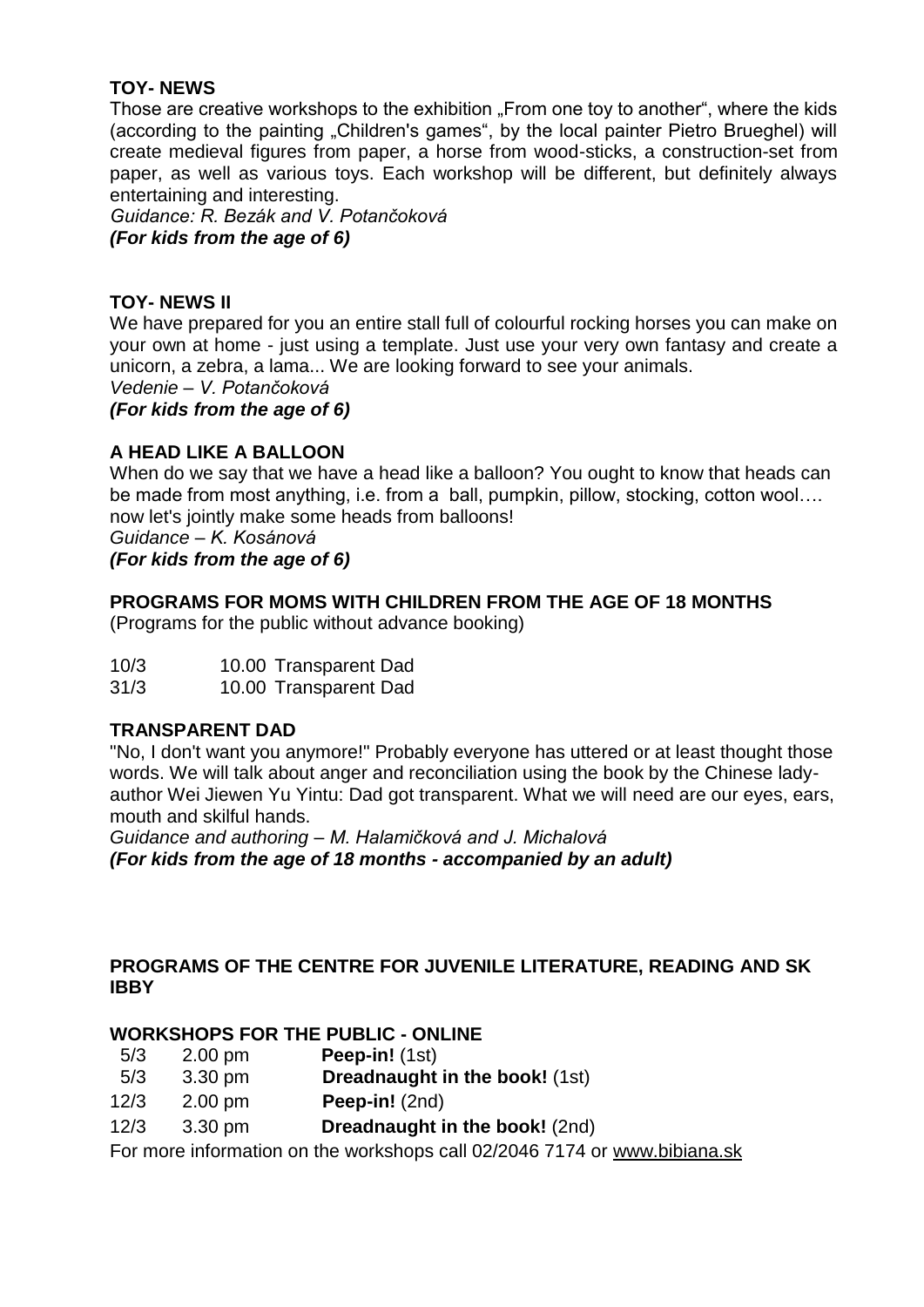#### **PEEP-IN!**

This is a 90-minutes lasting practical online workshop for parents, teachers and pre-primary education teachers on reading with kids, offering also some practical advice on how to use illustrations in children literature for spreading the context and creating overlaps according to the child's needs.

(For adult participants)

*Guidance – T. Vráblová* 

#### **DREADNAUGHT IN THE BOOK!**

This is a 90-minutes lasting practical online workshop for parents, teachers, pre-primary education teachers and librarians on the work with the narrative when reading with children. It comes with some practical advice on how to use the story for spreading the context and creating overlaps according to the child's needs.

(For adult participants)

*Guidance – T. Vráblová* 

## **PROGRAMS OF THE BIENNALE OF ILLUSTRATIONS BRATISLAVA**

#### **RECOMMENDED BY ANIMATORS**

Online – Facebook and Instagram

BIBIANA will gradually introduce Slovak directors and creators of animated movies, who know the global animation-scene and who are capable of evaluating their quality. Based on their recommendations, the kids as well as the adults will familiarise themselves with really good, interesting and widely accessible films from all over the world. The recommended films will be gradually made public in the social media.

When: From 12/6 each Saturday

#### **DUEL OF FIGURES** (competition)

Online - Facebook, Instagram

This playful duel between Czecho-Slovak figures is the first series of our internet game run on our social networks. Apart from the obligatory fun and entertainment, the game offers also the opportunity to delve in memories of all the iconic classical animated characters from our childhood — and the younger-ones can learn in this way that something like this existed a to all. The principle of this game is very simple. We fielded 8 pairs of animated heroes and the participants will choose one winner each week. At the end of this competition will be only one winner left  $=$  the most favourite Czecho-Slovak animated fairy-tale figure.

**When: From the end of January 2022 – lasting 15 weeks** 

# **EXHIBITIONS AT BIBIANA**

#### **IN THE GINGER-BREAD LAND /online at www.bibiana.sk**

In this interactive exhibition, the visitors learn a lot of new from the history of gingerbreads, as well as many exotic spices used in the process of their baking. Subsequently, the kinds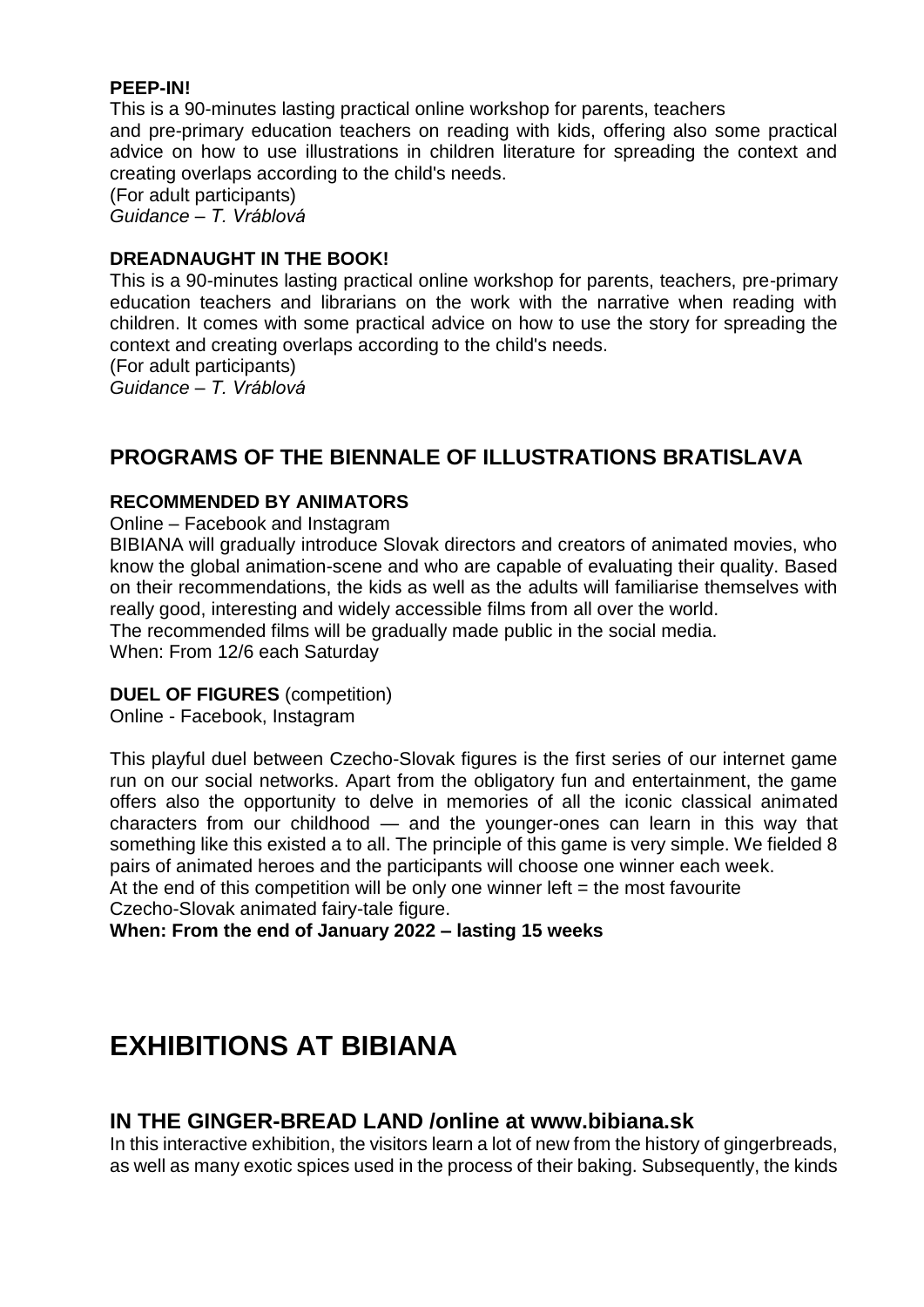may try to recognise them just by their noses. The kids get to the magic gingerbread-land through the comics "Tale of the little gingerbread-youngling", which has not seen any Christmas so far. The "Vanilla-Fairy" would gladly tell it the Christmas-story, but for doing so — she needs the jingling of a real bell and the bells made of gingerbread simply cannot jingle at all. So the little gingerbread-youngling and the Fairy set out to the big-big World to find the real jingle. They travel the ocean and the space, finally reaching the world of faulty and imperfect gingerbreads. Though not being perfect, they do still belong to this tale. Whether they finally succeed to find the jingle sound — the kids will learn in this very Christmas exhibition.

The real ginger-breads for the exhibition were baked by gingerbread-aunties from the Slovak Union of Cooks and Pastry-Makers (*Slovenský zväz kuchárov a cukrárov).*

*Theme and creative-/space-design – S. Sadílková; Script – M. Madejová; Dramaturgy – V. Marákyová*  **When: 3/12/2021 – 13/3/2022**

## **FROM ONE TOY TO ANOTHER**

A well designed and manufactured toy supports and even develops the sense of beauty, purposefulness and empathy in us. Our exhibition starts with a re-paint of a painting by Pieter Brueghel, on which the kids can look for games that are sill played today. Further they find here replicas of historic toys made according to archaeological findings, the iconic technical construction toy named "Merkur", (screws and perforated sheet-metal parts), which gets manufactured since 1920 a city from a big and colourful kit, a tiny house for the dolls and a Teddy-bear, but also plastic-toys from the last century by the famous designer Libuša Niklová. They will learn to know toys designed by our contemporary designers and they can even invent and design their very own toy.

This interactive toy-focused exhibition is BIBIANA's contribution to the Year of Slovak Design, which was proclaimed by the Culture Ministry of the Slovak Republic.

*Idea and script – I. Abrahamfyová; creative design – R. Bezák; graphics – S. Brezinová; dramaturgy – V. Marákyová* 

**When: 17/9/2021 – 11/9/2022**

### **PLAYFUL HEAD**

We got inspired for this exhibition by the beautiful book by the Czech authors David Böhm and Ondřej Buddeus: Hlava v hlavě (A head in(side) the head). The exhibition is virtually packed with interactive elements about this most important part of the human body - the head. You will learn here not only how different artists depicted it, how it is called by different people, how an idea arises in the head and how much the human brain weighs, but also what wrinkles are, what we have senses for, as well as why our eyes do not grow. You can even learn to draw a head here. So… explore and have fun!

*Theme and script – K. Kosánová; artistic & spatial solution – B. Peuch;*

*Dramaturgy – V. Marákyová*

**When: 18/2/2022 – 18/9/2022**

**# word # language # book**